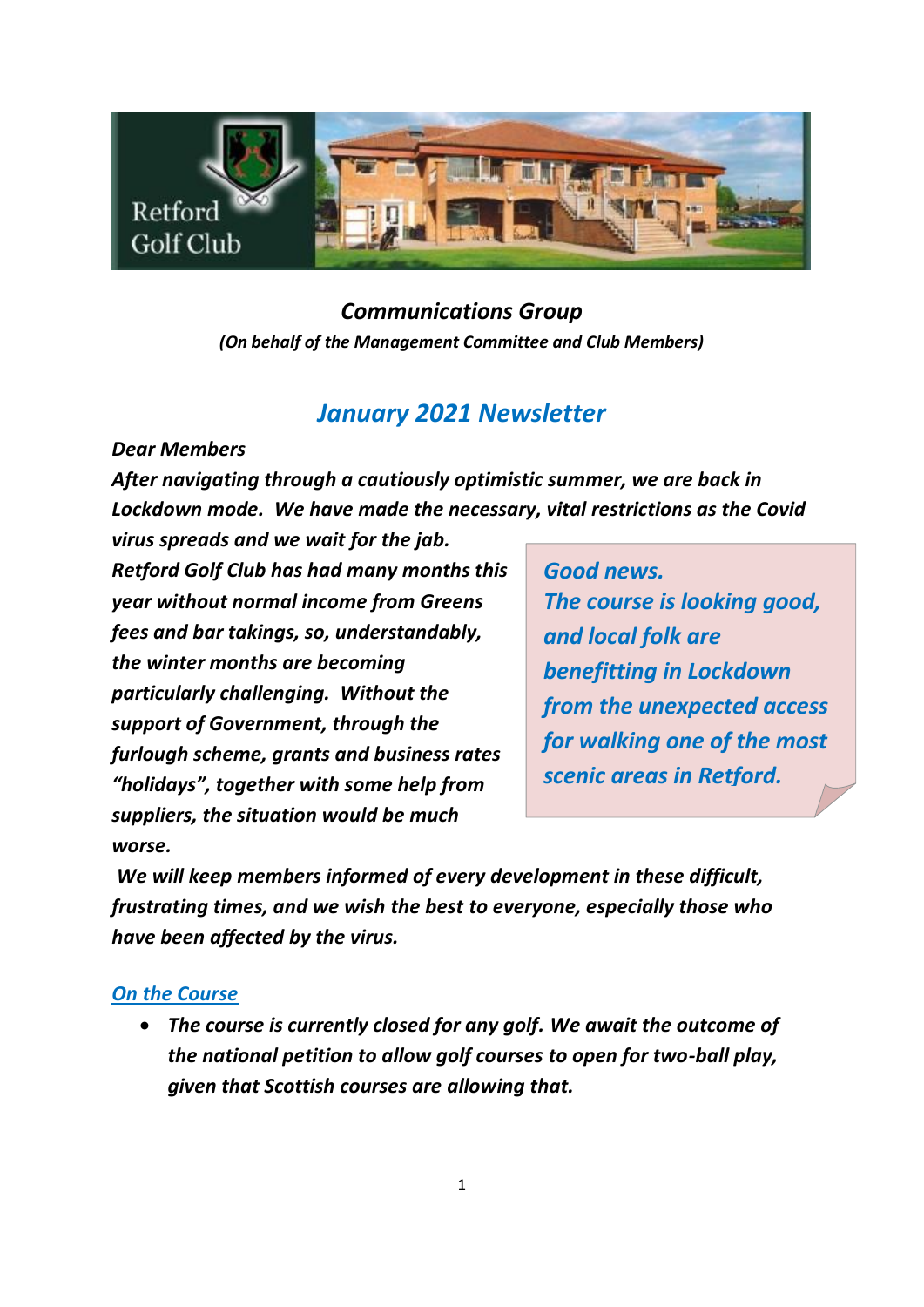- *We welcome a new apprentice, Oliver Rich, to the Greens staff. He will start at the end of January, and replaces Elliott. This maintains the complement of 5 Greens staff, whilst allowing on-going savings on labour costs and giving us eligibility for a Government grant for employing an apprentice*
- *One member of the greens staff has been furloughed, in order to control costs. However, we recognise it's an important time on the course, with work needed over January and February to make improvements ready for the summer. We will continue to closely monitor staffing levels.*
- *The winter course programme includes*
	- ➢ *Adding irrigation to the 1st, 2nd and 18th greens approaches, to improve playability around the greens and create consistent chipping conditions*
	- ➢ *Add irrigation to the back of the 1st tee*
	- ➢ *Renovate several bunkers, including the 11th (see photo)*
	- ➢ *Repair bare patches around the course*
	- ➢ *Investigate, ready for work in September 2021, improving the drainage on the 15th and 18th fairways, and the 17th approach*



• *There is a Greens Twitter feed, where you can get lots of information and photos posted by Carl and his team. Go to #retfordgreens.*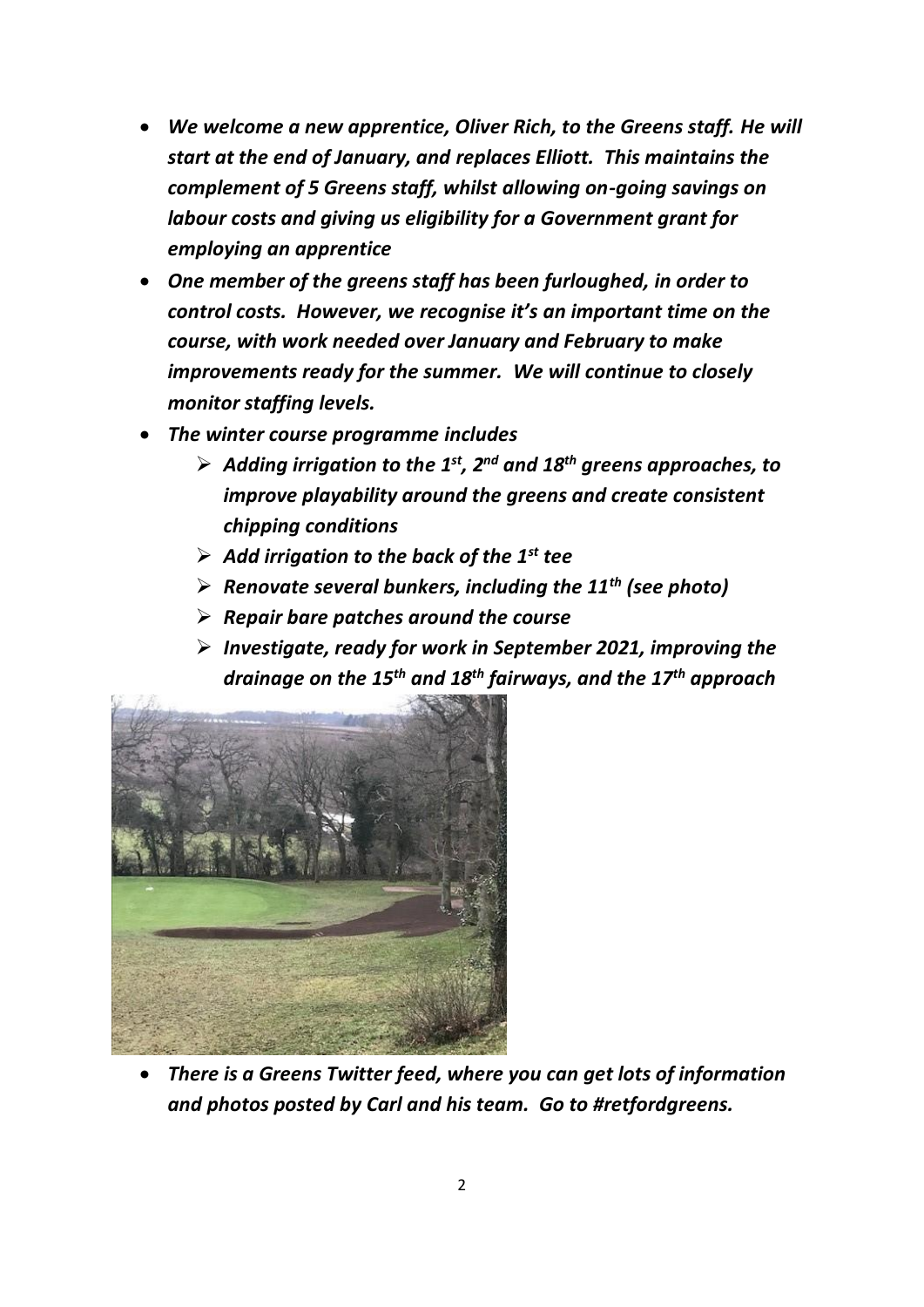• *We are almost ready to erect the new "Welcome to Retford Golf Club" information board on the 1st tee, with a map of the course and other information. This should mean an end to pieces of laminated paper pinned to the 1st tee. Smaller tee marker boards are also being erected on all 18 tees. Sponsors have come forward for these boards, and we hope that by the time we are back playing in spring/summer 2021 (?) we will see those boards in place. Many thanks to everyone who has supported us in this project, which has kept to a minimum the costs to the Club.*

### *Competitions*

*Although we have not been able to arrange formal competitions in this Covid winter, there have been ad hoc informal games for the ladies and some winter league matches and gents' fiddles, until the latest Lockdown. As a club we are making provisional booking for the competitions that were cancelled in 2020, such as the Seniors Opens, and the Ladies have also rolled their 2020 matches and Open Competition over into 2021. All those are available on-line for bookings now.*

*At present the Centenary celebrations of 2020 are still on hold, and uncertainties about the direction of the pandemic make it unwise for us to make any definite plans about resurrecting that programme for summer 2021.*

#### *Club House and Social Events*

*The catering in the Clubhouse remains closed, although the half-way house was opened during the pre-Lockdown restrictions but with very strict conditions, in line with Government guidance and instructions.* 

*The AGM was impossible to hold in the clubhouse, so information on the club, its progress, plans and finances was circulated to members. (See Chairman's Report 2019-20, circulated in December 2020).*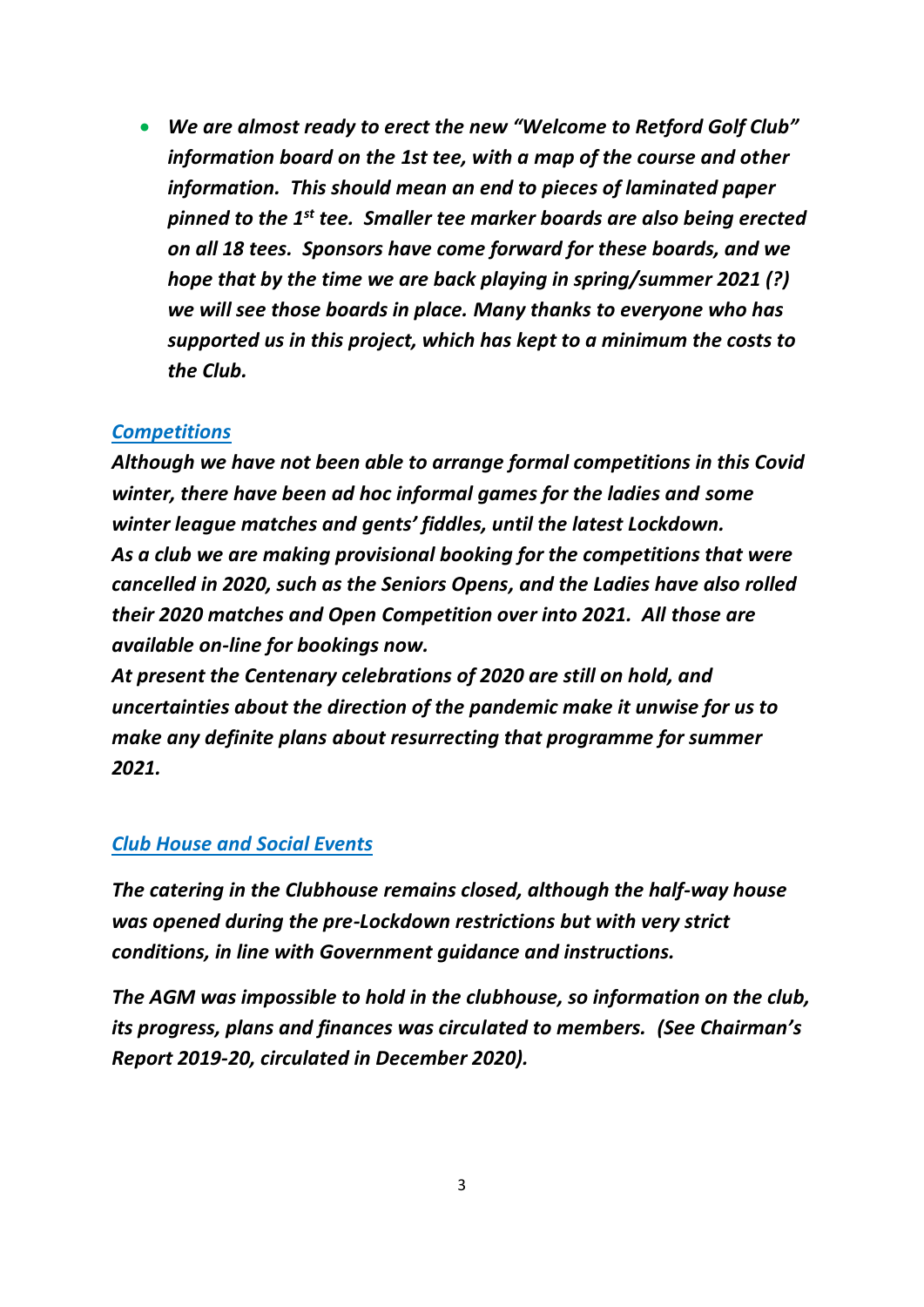*We welcome to the Management Committee Jacky Walsh, and we thank for all their work Barbara Burton and Mark Allan, who are stepping down from the Committee.*

*Mike Mahony has taken over as Club Treasurer.*

*We continue to operate at a distance, keeping members informed of developments. As ever we are immensely grateful to Craig Morris for remaining at the helm, and to other staff and committee members, for their pro-active work behind the scenes.*

*As in the previous Lockdown, the Office, catering and other staff have been partially furloughed, and any relevant grants and support from local and national funding have been secured. The Office staff are working on Tuesdays, so members can get in contact if they need to.*

### *Other matters*

- *One of the dangers in these times of remote working is that we may get communications, about plans, finances etc, which may be genuine, or scams. We remind Members that if there are matters we will contact you directly, so please don't give any personal details to a third party.*
- *A range of membership packages is still available, including Twilight, 1- Year Lifestyle, and various rates for Juniors. Overall, the Club membership has not only steadied, but risen slightly between 2019 and 2020, and there are some 20 new golfers who have indicated their intention to join the Club. We will try to ensure that our membership is healthy, but not over-subscribed to the point where Members find it hard to book tee-times, especially during the restricted daylight period of the year.*
- *The electronic booking system, which was forced upon us after the first Lockdown, is now a prerequisite for golf today. Initially it was free to the Club, but from 1st January it is at a charge of £5 per Member. That will not be charged as an extra to Members, but the Club will need to budget for it.*